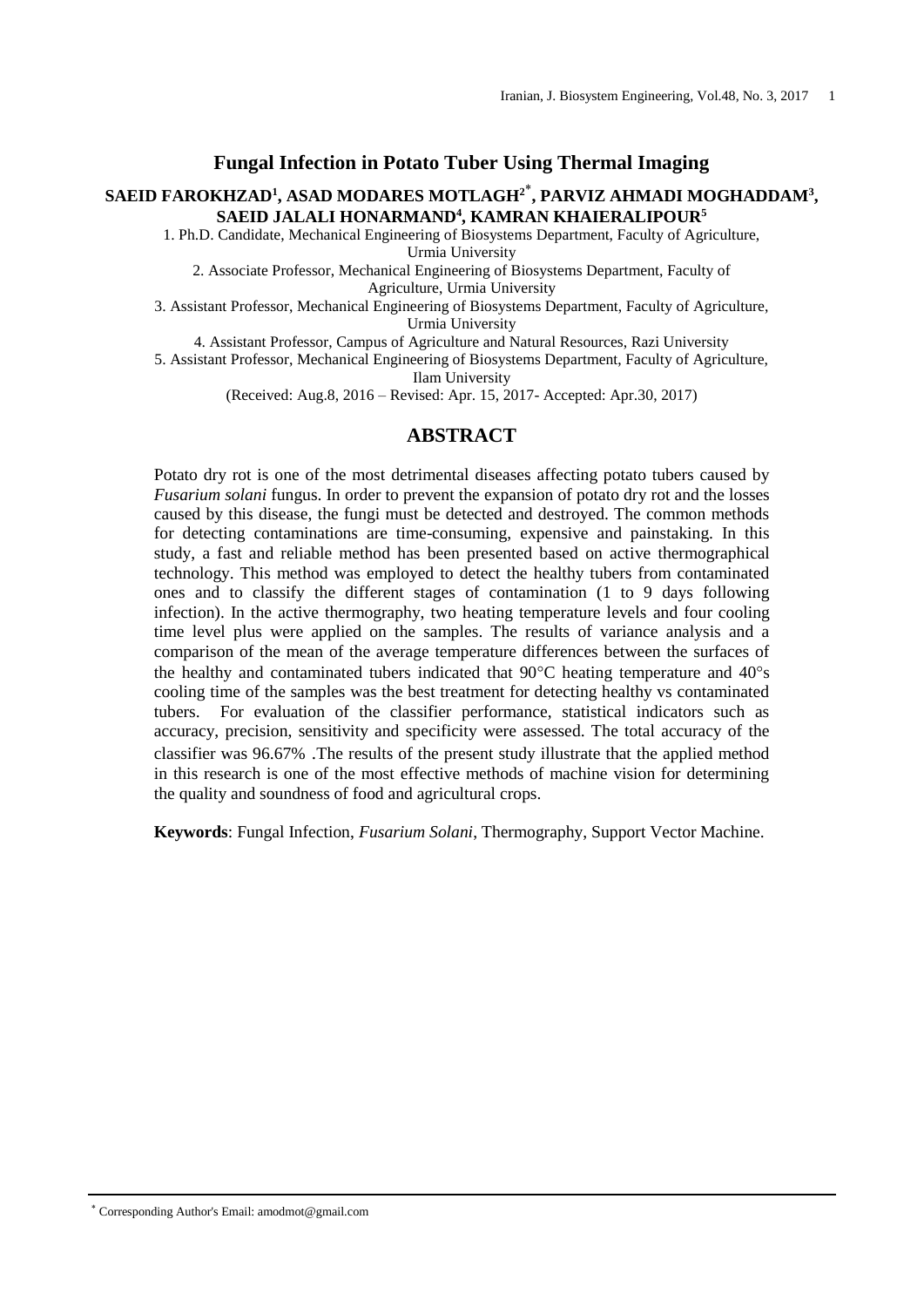# **An Investigation of the Agricultural Soil Shear Strength under the Freezing and Thawing Process**

### **MOJTBA JABERI MOEAZ<sup>1</sup> , ALI JAFARY<sup>2</sup>\*, ALI REZA KEYHANI<sup>3</sup> , MAHDI SHORAFA<sup>4</sup>**

1. PhD. Candidate, Department of Bio systems Engineering, Faculty of Agriculture, Tehran University, Karaj

2. Professor. Department of Bio systems Engineering ,Faculty of Agriculture, Tehran University, Karaj

3. Professor .Department of Bio systems Engineering ,Faculty of Agriculture, Tehran University, Karaj

4. Professor Associate .Department of Soil Science, Faculty of Agriculture, Tehran University, Karaj

(Received: Nov.19, 2016- Revised: March. 7, 2017- Accepted: May.2, 2017)

### **ABSTRACT**

Soil as the bed of agricultural and horticultural crops productions is one of the most important factor of agricultural production. It is composed of fine particles the space among the particles of which is filled by water and / or air. A suitable combination of soil, water and air is necessary for growing of crops. The freezing and thawing process is one of the natural factors that improves the soil structure by improving the soil physical and mechanical properties. In this study, for investigation of soil shear strength under the freezing and thawing conditions experiments on soil samples were performed. For this purpose, the soil shear strength was investigated in  $-10$  °C as a freezing temperature, with two humidity levels (10 and 15%) and three levels of density. The results indicated that the freezing and thawing process decreases the soil shear strength. In the investigated range of soil density, by increasing soil density, the effect of freezing and thawing on soil shear strength was increased. This can lead to reduction of required power for tillage in arable land following the freezing and thawing processes.

**Keywords:** Soil shear strength, temperature, humidity, density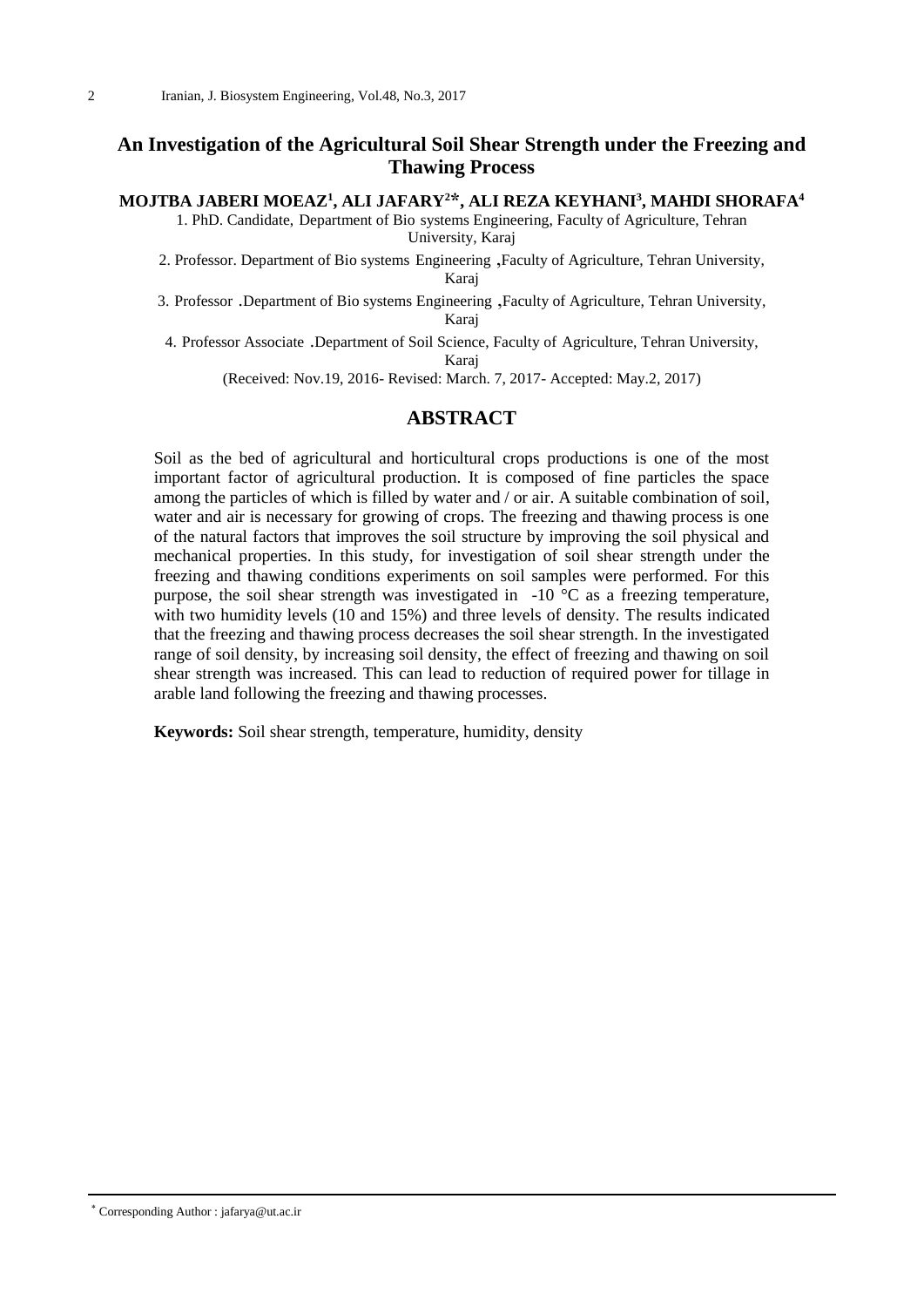# **Technical and Economical Effects of Residue Management and Time of Post-Irrigation in Wheat Raised Bed Planting**

# **ALI-AKBAR SOLHJOU<sup>1</sup>**\* **, EBRAHIM ZAREH<sup>2</sup>**

<sup>1</sup>. Assistant Professor, Agricultural Engineering Research Department, Fars Agricultural and Natural Resources Research and Education center, Agricultural Research Education and Extension Organization

<sup>2.</sup> Associate Professor, Economics, Social and Extension Department, , Fars Agricultural and Natural Resources Research and Education Canter, Agricultural Research Education and Extension Organization

(Received: Aug.31. 2017 –Revised: March. 12, 2017- Accepted: May.14, 2017)

# **ABSTRACT**

A split-block experiment of three replications was employed to study the effects of residue management and post-irrigation regimes on wheat yield, water use and cost and as well the benefit of treatments. Three levels of residue management, comprised of: burning entire crop residue (B), removal of part of the crop residue by use of stalk shredder (R), removing partly by of crop residue, using stalk shredder and some through moldboard ploughing (RP), were considered as main plots. Three treatments of postirrigation regimes including irrigation at 7 days after planting  $(I_7)$ , irrigating 14 days following planting  $(I_{14})$ , and irrigating 21 days after planting  $(I_{21})$  were considered as sub plots. Results of economical analysis indicated that the most proper treatment was  $RI<sub>21</sub>$ that increased profitability by 1220000 Rial/ha relative to the control treatment.

**Keywords**: Benefit, Water use, wheat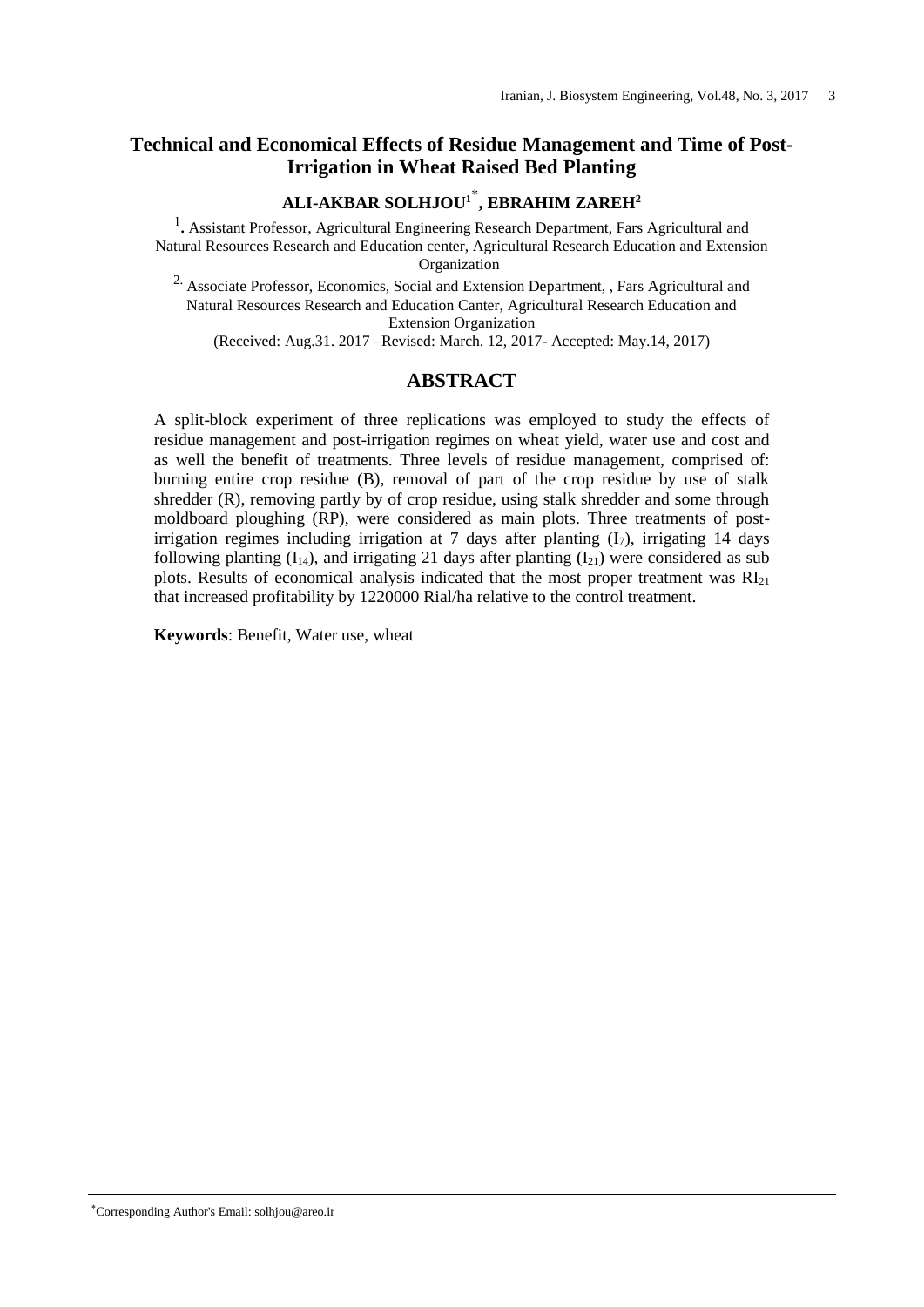# **Fabrication and Evaluation of Pressurized Metering drum Performance (Equipped with a Mechanical Separator) by Grease Belt**

# **AMIR AMIRIAN<sup>1</sup> , ABBAS REZAEI ASL<sup>2</sup>\* , EBRAHIM ESMAIL ZADEH<sup>3</sup>**

1. Graduate Stidemt, Gorgan Agricultural Sciences and Natural Resources University, Gorgan 2. Assistant professor, Gorgan Agricultural Sciences and Natural Resources University, Gorgan

3. Expert, Gorgan Agricultural Sciences and Natural Resources University, Gorgan

(Received: Jan.19, 2017 – Revised: May. 18, 2017- Accepted: May.23, 2017)

# **ABSTRACT**

A pressurized metering drum was fabricated and evaluated by grease belt. The experiment was conducted with three levels of inner pressure drum; 600, 850 and 1050 Pa and three levels of planter forward speed namely; 0.5, 1 and 1.5 m/s, by mechanical separator methods in three replications. The results of a factorial experiment with a completely randomized design was evaluated and data comparison performed by using LSD test in SAS software. Effect of inner pressure drum and planter forward speed on the filling, multi-planting, no-Planting, deviation from line of cultivation and seed distribution uniformity were evaluated. Results indicated that the interaction effect between speed and air pressure on filling, no-Planting and multi-planting was significant at 1% level. The level of air pressure and speed didn't affect the level of deviation from line of cultivation and also more uniform distribution of seeds was done under low air pressure.

**Keywords**: Planter, Precision cultivation, Filling percent, Line of cultivation, Seed distribution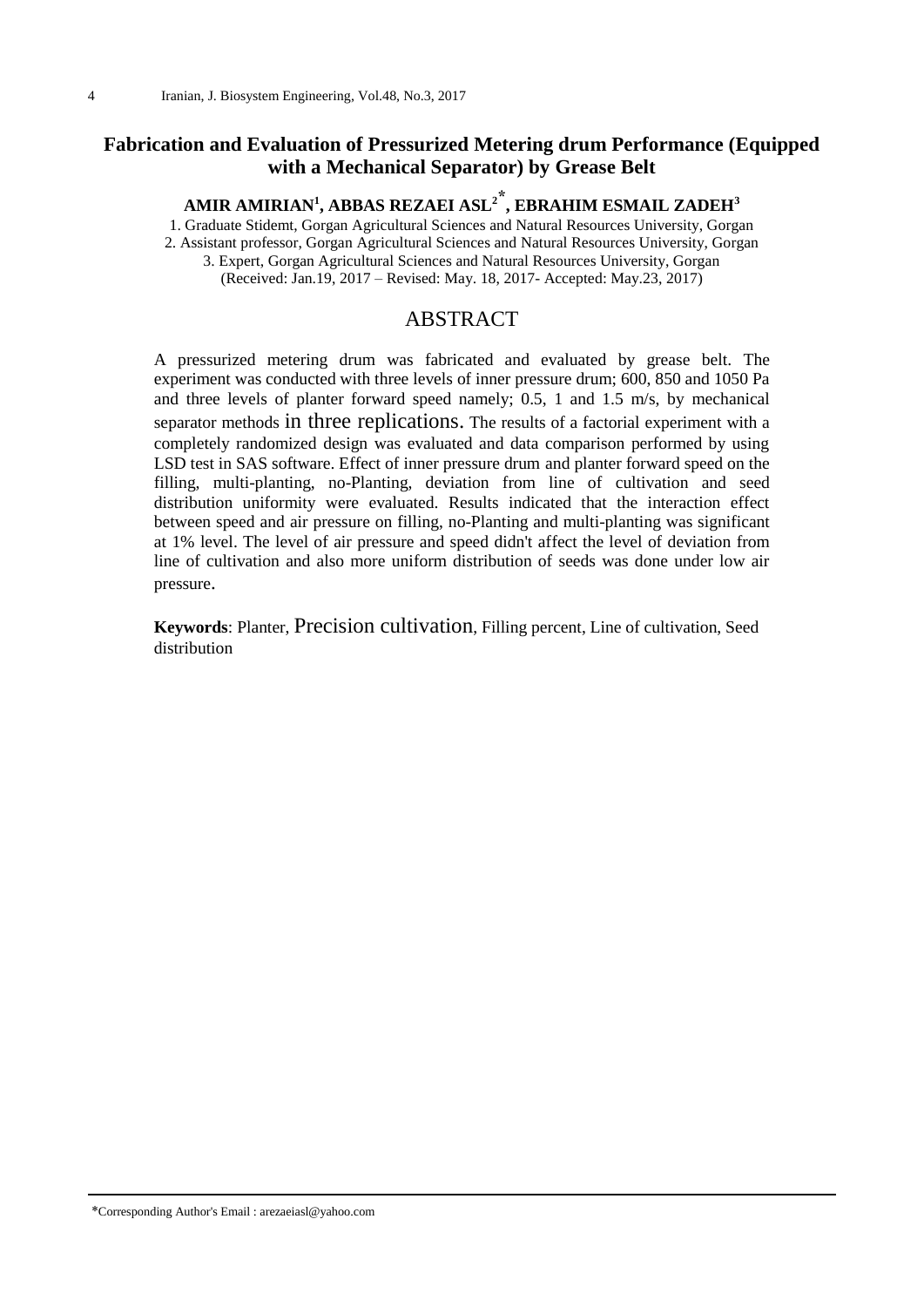# **An Investigation of Organoleptic and Physicochemical Properties of Functional Set Yogurt Incorporating Oat Milk**

**SAMIRA FORGANI<sup>1</sup> , SEYED HADI PEIGHAMBARDOUST<sup>2</sup>**\* **, AREF OLAD GHAFFARI<sup>3</sup>**

1. Former Graduate Student, Department of Food Science, College of Agriculture, University of Tabriz, Tabriz

2. Professor, Food Technology, Department of Food Science, College of Agriculture, University of Tabriz, Tabriz

3. Academic Staff Member, Food Research Group, Food and Agriculture Research Department, Standard Research Institute, Karaj

(Received: Apr.25.2016- Revised: May. 8, 2017- Accepted: May.23, 2017)

### **ABSTRACT**

Oat is becoming popular as part of a healthy diet and new oat products emerge at the functional food markets. The aim of this study was to combine the valuable nutritional properties of cereals and milk, to produce functional yogurt product containing oat milk and to evaluate its physicochemical, microbiological and sensory characteristics. Throughout the present study, replacement of 0, 10, 15 and 20% (V/V) oat milk with lowfat milk (2.5%) was performed and its effect on physicochemical and sensory characteristics of probiotic yogurt, was evaluated. Results indicated that with increasing the percentage of oat milk in yogurt, pH, dry matter and fat content decreased while acidity, synersis, protein and phenolic compound contents increased significantly (*P*<0.05). On the other hand, with and addition of oat milk, iron and fiber contents increased.

**Keywords:** Cereal, Dairy, Functional, Oat, Yogurt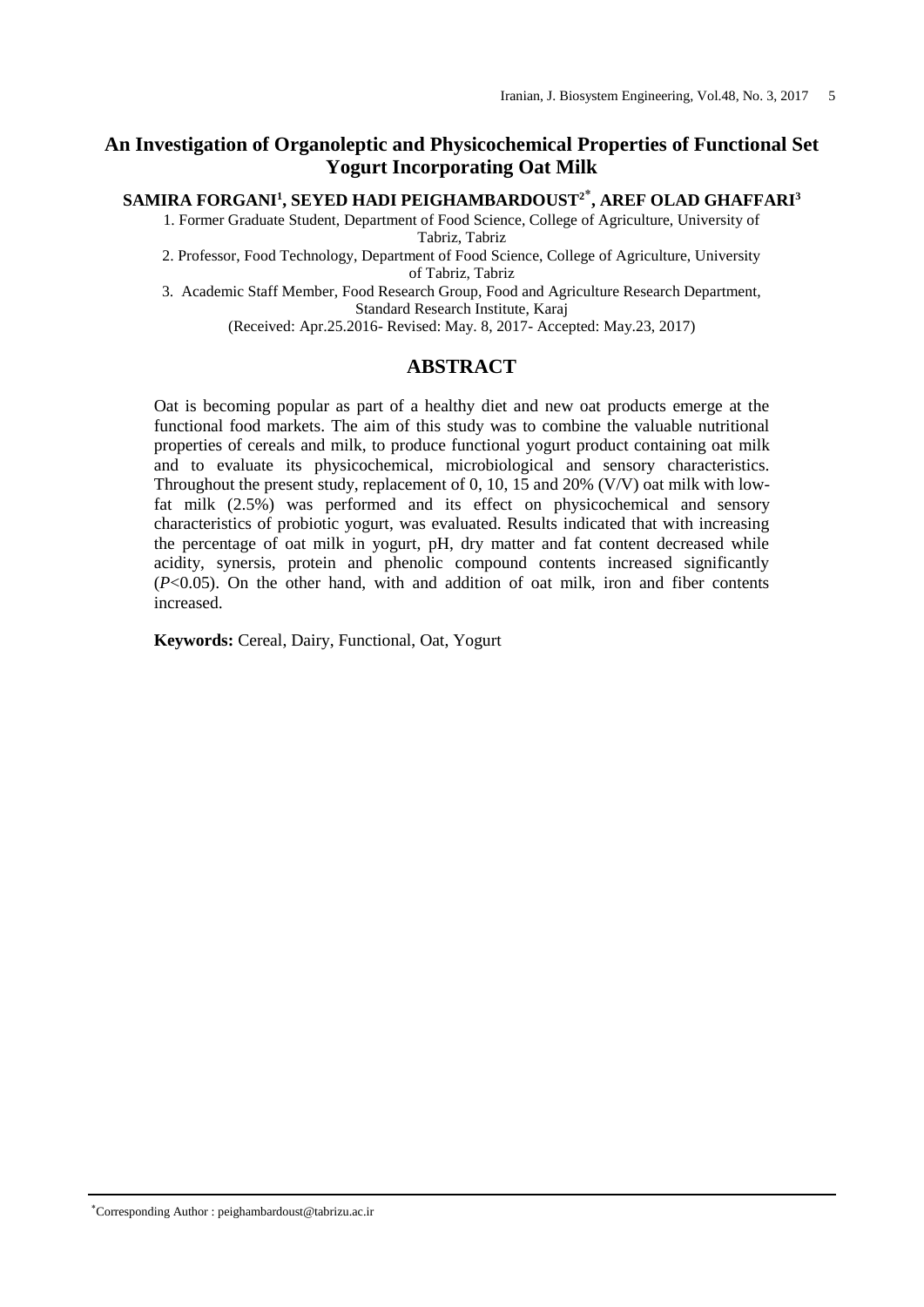# **Design of an Algorithm for Prunning Grapevine as Based on 3D Image Processing**

# **SEYED MEHDI HOSSEINI<sup>1</sup>\* , ABDOLABBAS JAFARI<sup>2</sup>**

1. Graduate Student, Biosystems Mechanical Engineering of Shiraz University 2. Assistant Professor, Biosystems Mechanical Engineering of Shiraz University (Received: Apr. 20, 2016 –Revised: Aug. 27, 2016- Accepted: May. 23, 2017)

### **ABSTRACT**

Using intelligent pruning machines can be employed to reduce the labor required for pruning. It was attempted in this study to develop an algorithm that uses stereo vision technique to identify which parts of the grapevine should be cut. The images were taken from gardens of the Research Center for Agriculture and Natural Resources, Fars Province. Excessive branches of plants were segmented from their main branches, then the main trunk and one year old branches were identified and pruned as based upon the criteria for pruning, the main skeleton of the grapevine being determined. Making use of this skeleton, the attaching points of the branches were obtained on the trunk. Distance between the branches was maintained. Then the algorithm was evaluated, the evaluation results of the algorithm showed that the proposed algorithm presented an acceptable performance with the pruning points of the grapevines correctly detected. The accuracy of the developed algorithm was estimated as 97.2 percent.

**Keywords:** Stereo Vision, Image Processing, Machine Vision, Grape vine prunning.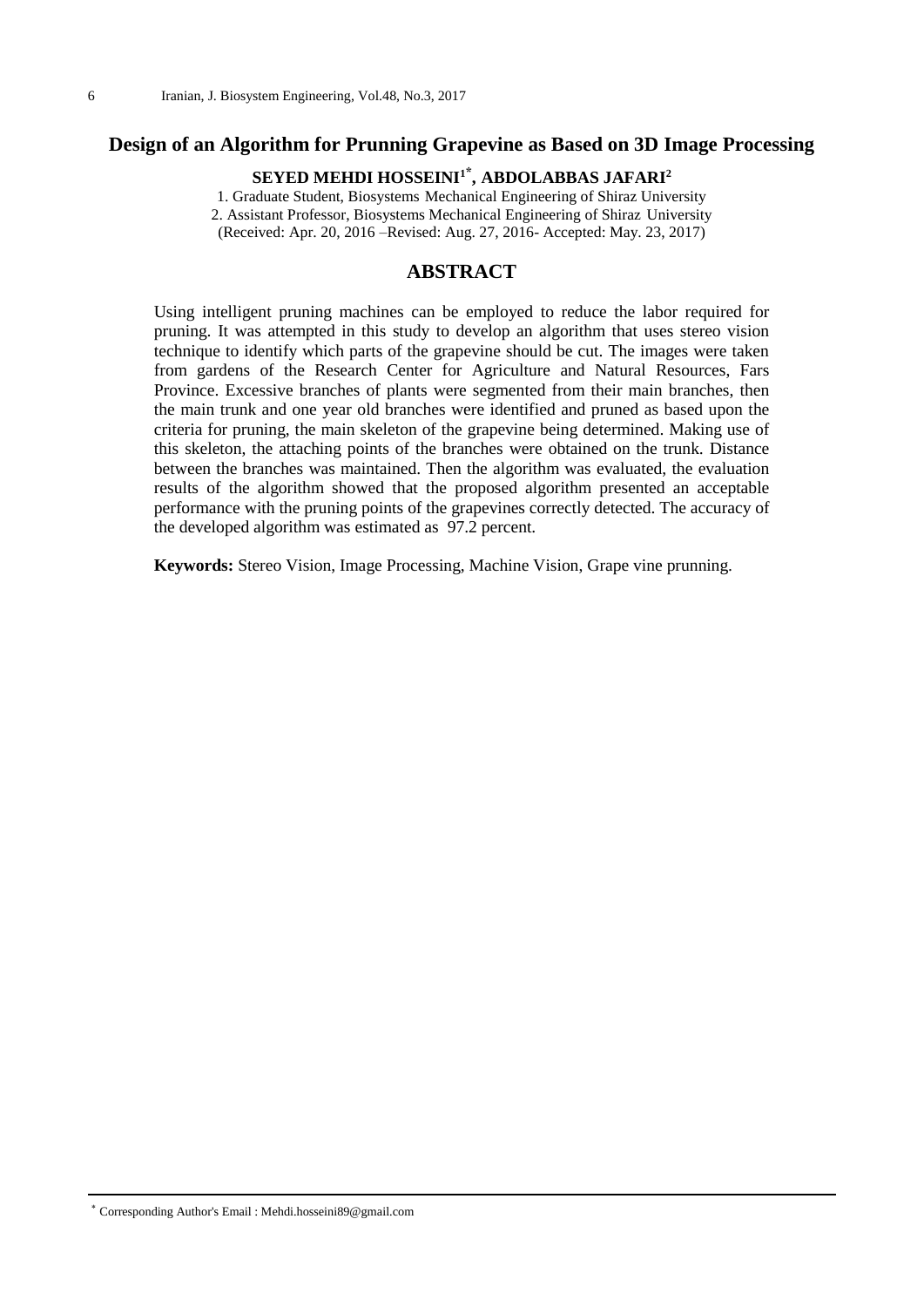# **Performance Evaluation of the Most Common Multi Criteria Decision Making Techniques to Rank the Effective Parameters in the Agility of Distribution Chain of Combine Owners in Fars Province**

# **NAJMEH TAVAKOLI<sup>1</sup> , MOHAMMAD SHARIFI<sup>2</sup>\* , ASADOLLAH AKRAM<sup>3</sup>**

1. Graduate Student, Department of Agricultural Machinery Engineering, Faculty of Agricultural Engineering & Technology, University College of Agriculture & Natural Resources, University of Tehran

2. Assistant Professor, Department of Agricultural Machinery Engineering, Faculty of Agricultural Engineering & Technology, University College of Agriculture & Natural Resources, University of Tehran

3. Associate Professor, Department of Agricultural Machinery Engineering, Faculty of Agricultural Engineering & Technology, University College of Agriculture & Natural Resources, University of Tehran, Karaj

(Received: Mar. 8, 2017- Accepted: May. 29, 2017)

### **ABSTRCT**

Decision making is one of the important and basic tasks of management, the achievement of the organizational goals of which depends on the quality. Multi criterion decision making is among the decision making techniques run through the application of quantitative data. It helps the manager, by considering different factors, some of which may be in conflict, to make a rational decision. The purpose of this research is to present a plan to approximate a decision making discrete space using optimization models to reach an ultimate criterion to compare and analyze the performance of conventional strategies of multi criteria decision makings. The mentioned method, which is a compilation of quality and quantity approaches has been attempted and implemented in a case study to rank the effective parameters in agility of the distribution chain of combine owners in Fars Province. Three such conventional methods as Weighty and TOPSIS as well as electrical were employed to rank the effective parameters. Outcome results within the three methods were different and were integrated by means of triple integration. Such module ranking of parameters as sensitivity, response to market and customer, speed in carrying out of the circumstance as well as introduction of new products were placed in first rate. Following that, appropriate planning, cost reduction, using IT, process and task integration, customer satisfaction, flexibility, quality of service providence and development of staffs' skills within second to ninth were ranked respectively. Finally, the unity of results of TOPSIS method and results of triple integration were shown, where shown TOPSIS method was specified as the most appropriate method for ranking the effective parameters in agility of distribution chain as related to combine owners.

**Keywords:** Multi criterion decision making, Agility,Distribution chain, Combine owners' cooperation.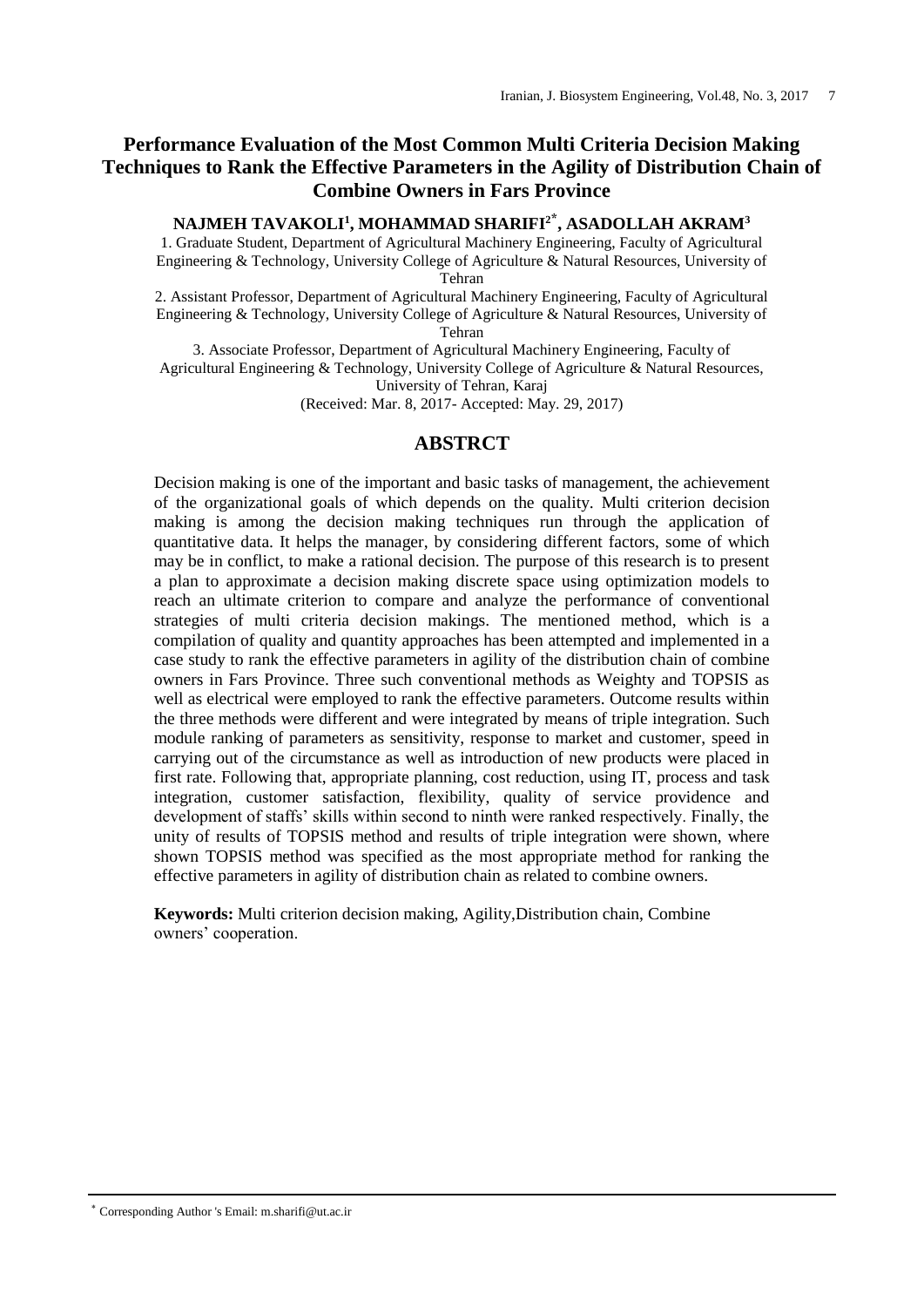#### **Corn Drying in a Laboratory Scale Ultrasound-Assisted Fluidized Bed Dryer**

#### **BAHARE ABDOLI<sup>1</sup> , DARUSH ZARE2\* , ARASH NOURMOHAMADI-MOGHADAMI<sup>3</sup>**

1. Former Graduate Student, Biosystems Engineering Department, College of Agriculture, Shiraz University, Shiraz

2. Associate Professor, Biosystems Engineering Department, College of Agriculture, Shiraz University, Shiraz

3. Ph.D. Candidate, Biosystems Engineering Department, College of Agriculture, Shiraz University, Shiraz

(Received: Nov. 2, 2016- Revised: May. 16, 2017- Accepted: Jun. 6, 2017)

#### **ABSTRACT**

Several studies have been conducted on equipping conventional fluidized bed with some technologies to increase the drying performance as well as its efficiency. To achieve the goal a combination of high power ultrasound equipment seems to be most appropriate. The main objective of the present study was to investigate the influence of high power ultrasound on laboratory fluidized bed drying of corn in terms of drying kinetics and mechanical characteristics of corn the crop at three levels of ultrasound power density  $(11.1, 14.6 \text{ and } 18.7 \text{ kW m}^{-3})$ , three levels of drying air temperature  $(30, 40, \text{ and } 50 \text{ °C})$ and four levels of frequency (20, 25, 28, and 30 kHz) in which the moisture content was reduced from  $32\pm0.5$  (%d.b.) to  $17\pm0.5$  (%d.b.). Results revealed that the frequency of 25 kHz was the most efficient in terms of drying time. The frequency of 25 kHz and power density of 14.6 kWm-3 was the most efficient frequency and caused a reduction of the drying time by 43% in comparison with none ultrasound condition (control). The sponge effect caused by ultrasound application led to reduction of ultimate compressive strength and toughness of the dried samples. According to the results, toughness as compared with the ultimate compressive strength was an appropriate index of the grain hardness.

**Keywords**: Mechanical attributes, high power ultrasound, corn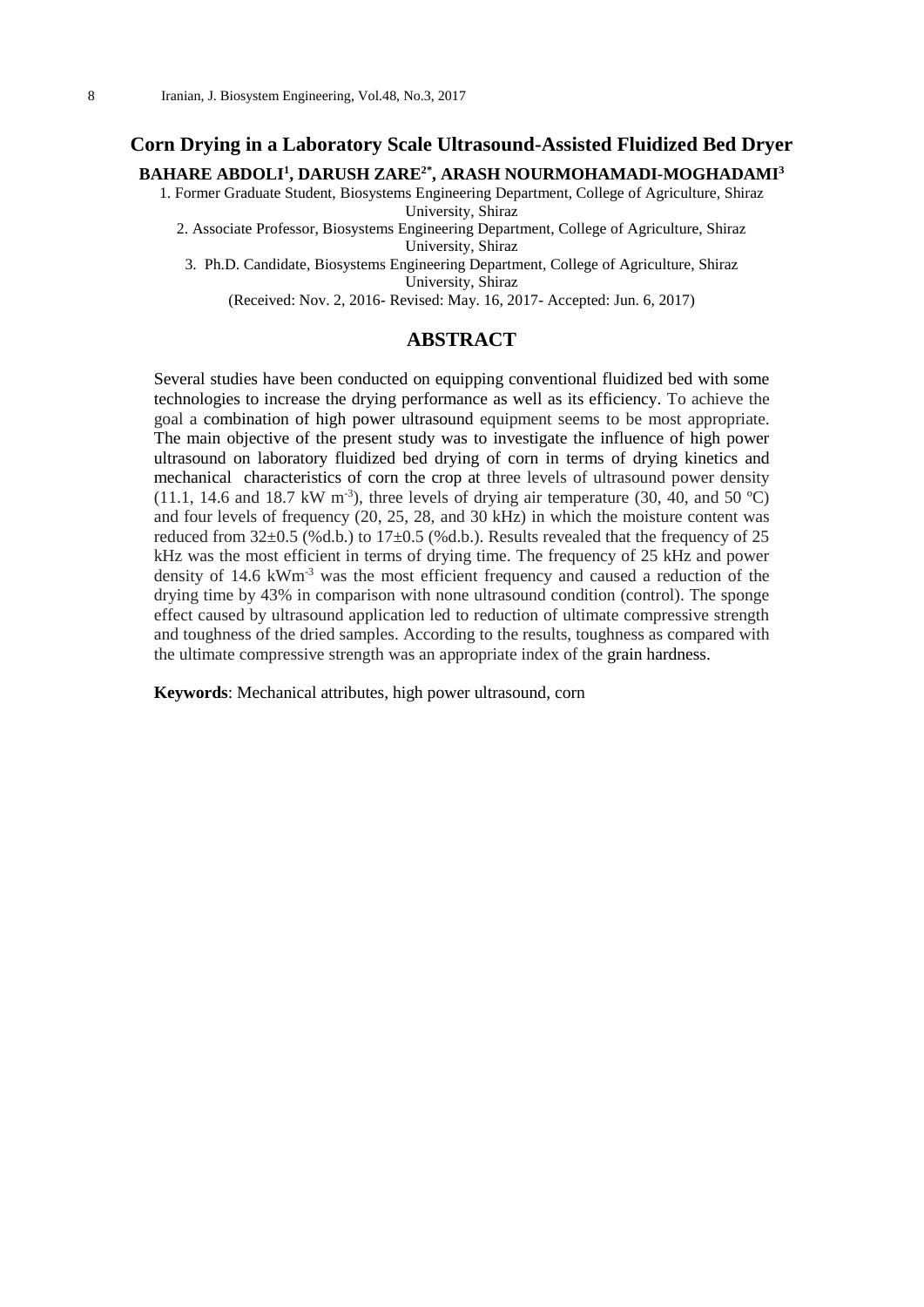# **Optimization of Pullulan Production from Pomegranate Waste by** *A.pullulans* **HOMAIRA MIRZAEE<sup>1</sup> , FARAMARZ KHODAIYAN CHEGINI<sup>2</sup>\* , MOHAMMAD JAVAN NIKKHAH <sup>3</sup>**

1. Graduate Student, Food Science & Engineering, College of Agriculture and Natural Resources, University of Tehran, Karaj

2. Associate Professor , Food Science & Engineering, College of Agriculture and Natural Resources, University of Tehran, Karaj

3. Professor , Plant protection, College of Agriculture and Natural Resources, University of Tehran, Karaj

(Received: May.2, 2017 – Revised: June. 19, 2017- Accepted: Jun.24, 2017)

#### **ABSTRACT**

Optimization of fermentation conditions for pullulan production by use of *Aureobasidium pullulans* (KY767023) taken from pomegranate waste was investigated. Response surface methodology was employed to evaluate the effects of three factors (initial pH, inoculum size and ratio of liquid to solid) on pullulan yield in Solid-State fermentation (SSF). Results indicated that maximum pullulan concentration (50.5  $\pm$  0.35 g/kg) was obtained at the optimum levels of the process variables (initial pH 7.75, inoculum size 5%  $v/v$ , ratio of liquid to solid 1:2.5). Furthermore, physicochemical characteristics of the obtained pullulan at their optimum conditions were assessed. The emulsifying activity of extracted pullulan was recorded 63%. The emulsion stability was 60.5% at 4 °C and 58.5% at 25 °C after 30 days past of storage. The results of viscosity curves at different concentrations demonstrated that the solutions of pullulan at their low concentrations (0.1-0.5 % w/v) exhibited nearly Newtonian flow behavior, and as the concentration of pullulan solution increased, the behavior changed from Newtonian to pseudoplastic flow. FT-IR of the pullulan produced from pomegranate by-products revealed the presence of  $\alpha$  $(1\rightarrow 6)$  linked maltotriose units.

**Keywords:** Pullulan, Pomegranate waste, Response Surface Methodology, Inoculum size, FT-IR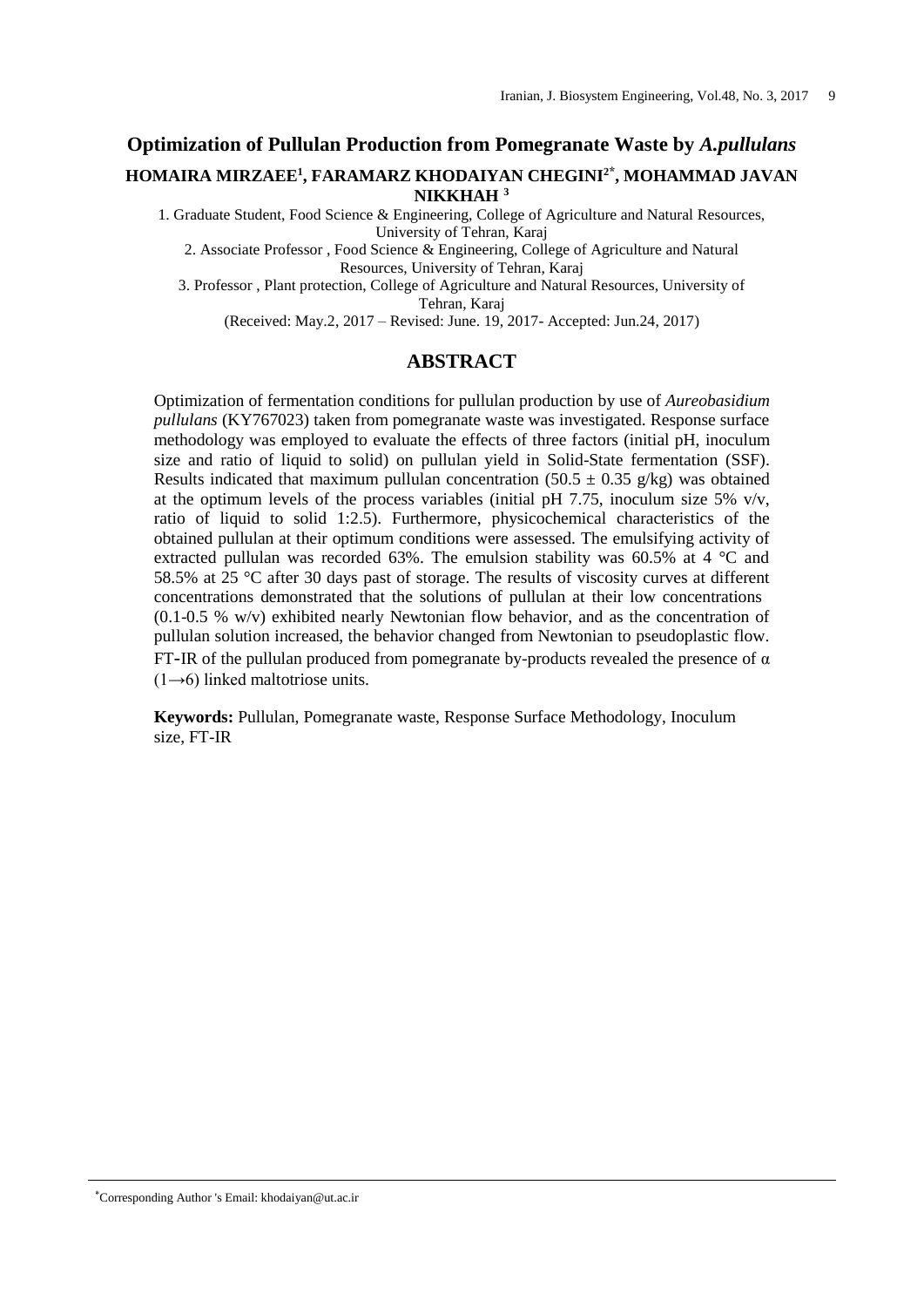# **Optimization of Environmental Conditions for Production of Kefiran by** *Lactobacillus kefiranofaciens* **via Response Surface Methodology**

#### **SAHAR ZANGANE<sup>1</sup> , FARAMARZ KHODAIYAN CHEGINI<sup>2</sup>\* , SEYED HADI RAZAVI<sup>3</sup> , MOHAMMAD REZA NAGHAVI<sup>4</sup>**

1. Former Graduate, College of Agriculture and Natural Resources, University of Tehran, Karaj 2. Associate Professor, College of Agriculture and Natural Resources, University of Tehran, Karaj

3. Professor, College of Agriculture and Natural Resources, University of Tehran, Karaj

4. Professor, University College of Agriculture and Natural Resources, University of Tehran, Karaj

(Received: Apr. 29. 2015- Revised: June. 21, 2017- Accepted: June. 28, 2017)

#### **ABSTRACT**

Production of Biopolymers, by means of different microorganisms, for industrial applications has been considered in recent years. *Lactobacillus kefiranofaciens* bacterium produces exopolysaccharide existing in kefir grains called kefiran. The objective of this study was the optimization of environmental conditions to produce kefiran polysaccharide in a synthetic media as based on whey substrate by use of response surface methodology (RSM). Therefore, different combinations of factors including pH (4.7-6.3), temperature (23-37º C) and agitation rate (70-170 rpm) on production of kefiran (g/L) were studied. According to the results, the optimum condition for production of kefiran included pH equal to 5.7, 31º C and agitation rate of 127 rpm which led to the production of 1.14 g/L kefiran within five days of incubation period. Furthermore, the molecular weight of produced kefiran in pure culture of *L.kefiranofaciens* evaluated through gel filtration chromatography was recorded  $1.1 \times 10^6$  Da.

**Keywords:** Exopolysaccharide, Kefiran, *Lactobacillus kefiranpfaciens*, Response Surface Methodology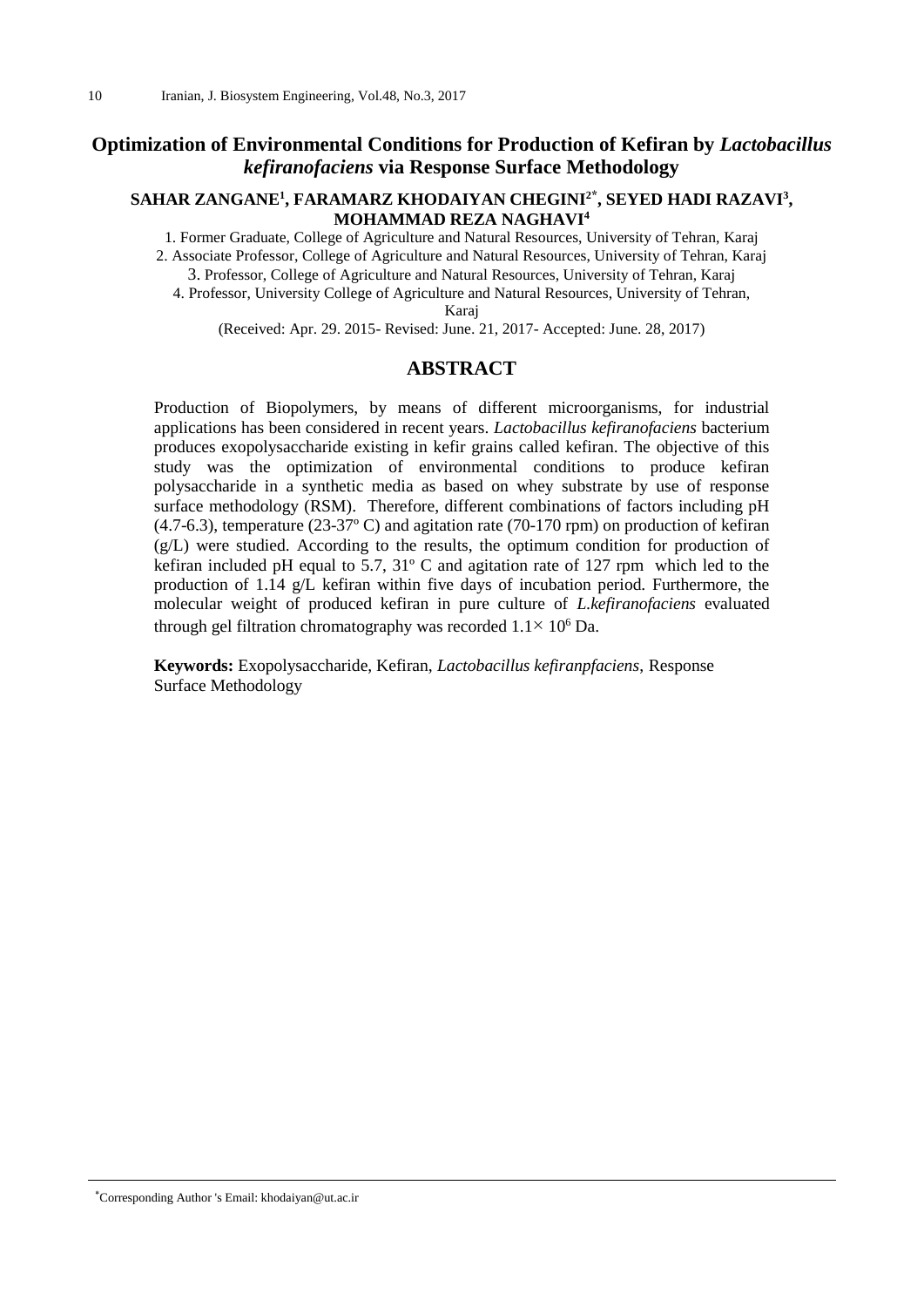# **Design, Fabrication and Best Position Determination of an Electronic System for Temperature and Humidity Control in Avicultures**

**JAFAR KESHAVARZ<sup>1</sup> , KAZEM JAFARI NAEIMI<sup>2</sup>**\* **, MAJID MOHAMMADI<sup>3</sup>**

1. Graduate student, Department of Biosystems Engineering, Faculty of Agriculture, Shahid Bahonar University of Kerman, Kerman

2. Associate Professor, Department of Biosystems Engineering, Faculty of Agriculture, Shahid Bahonar University of Kerman, Kerman

3. Associate Professor, Department of Computer, Faculty of Engineering, Shahid Bahonar University of Kerman, Kerman

(Received: Apri.25, 2016 – Revised: May. 28, 2017- Accepted: July.1, 2017)

### **ABSTRACT**

Throughout the following study an avicultural electronic measuring and control system was developed. To determine the most appropriate location for sensors to achieve the minimum temperature and RH gradient in aviculture, 60 points in different locations, were considered and the effect of length, width and height of sensor installation location on actual temperature and RH of the salon as well as energy consumption of equipment were conducted using a set of factorial tests. The results revealed that placing the electronic system on the longitudinal, latitudinal and altitudinal distances of respectively 23.5, 1.6 and 0.75 m led to the closest average aviculture temperatures and RHs to the set points. Meanwhile, the minimum electricity consumption was obtained when locating the electronic system on the longitudinal, latitudinal and altitudinal distances equivalent to 1, 3.2 and 0.5 m, respectively.

**Keywords:** Temperature; Energy; Aviculture; electronic control

\* Corresponding Author 's Email: jafarinaeimi@uk.ac.ir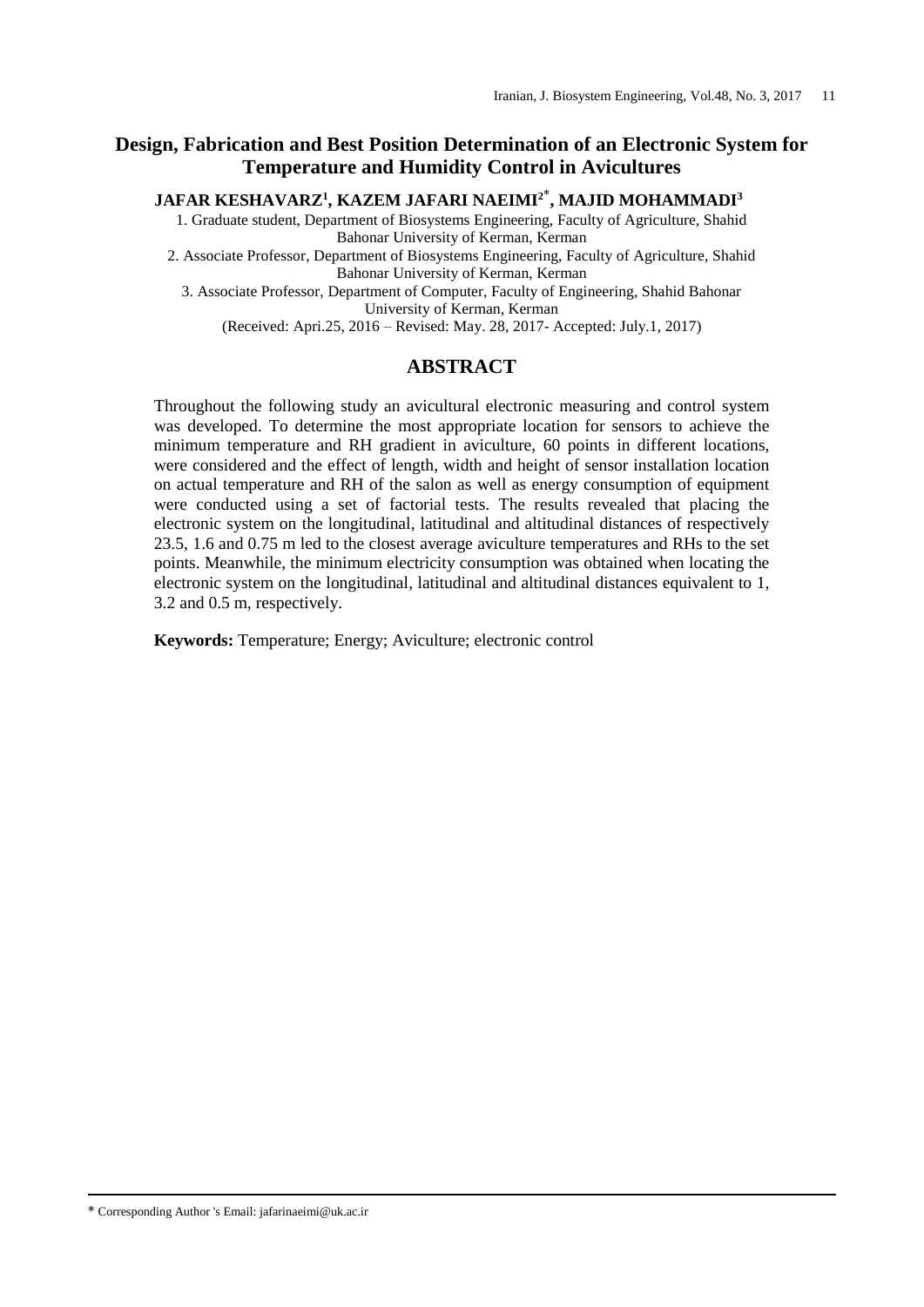### **Effect of Drying on Corn Seed Viability**

### **HOSEYN JARGUN<sup>1</sup> , BHAMAN NAJAFI<sup>2</sup>\* , ZARGHAM FAZELI<sup>3</sup> , TARAHOM MESRY<sup>4</sup> , SEYED REZA TABATABAII<sup>5</sup>**

1. Graduate Student, Biosystem Department, University of Mohaghegh Ardabili

2. Associate Professor, Biosystem Department, University of Mohaghegh Ardabili

3. PhD. Candidate, Biosystem Department, University of Mohaghegh Ardabili

4. Associate Professor, Biosystem Department, University of Mohaghegh Ardabili

5. Associate Professor, Sari Agricultural Sciences and Natural Recourses University. (Received: Jul.9, 2016- Revised: June. 19, 2017- Accepted: Jul.2, 2017)

#### **ABSTRACT**

Drying can increase seed longevity. On the other hand, drying process is a critical step in seed production and is a frequent cause of seed injury and loss of germination potential. The objectives followed in the present study were to determine the effects of drying factors on corn seed quality (germination percentage). The seeds were dried at three temperatures (33, 37 and 43°C), and three air flow rates (0.045, 0.09 and 0.135 $\text{m}^3\text{/s}$ ). After completion of the drying, germination test was conducted just after drying as well as the six months past of drying. The results showed that damage to the embryo seeds will not be shown immediately after the drying process. The results indicated that in all the tests, the effect of drying temperature on germination rate is significant (at 1% error level), but the impact of air velocity is not significant (at 5% error level). The most appropriate percentage of germination in 38  $^{\circ}$ C temperature and the air flow rate 0.045 m<sup>3</sup>/s within a duration of 141 minutes accompanied with the lowest energy consumption.

**Keywords:** Drying, corn seeds, germination.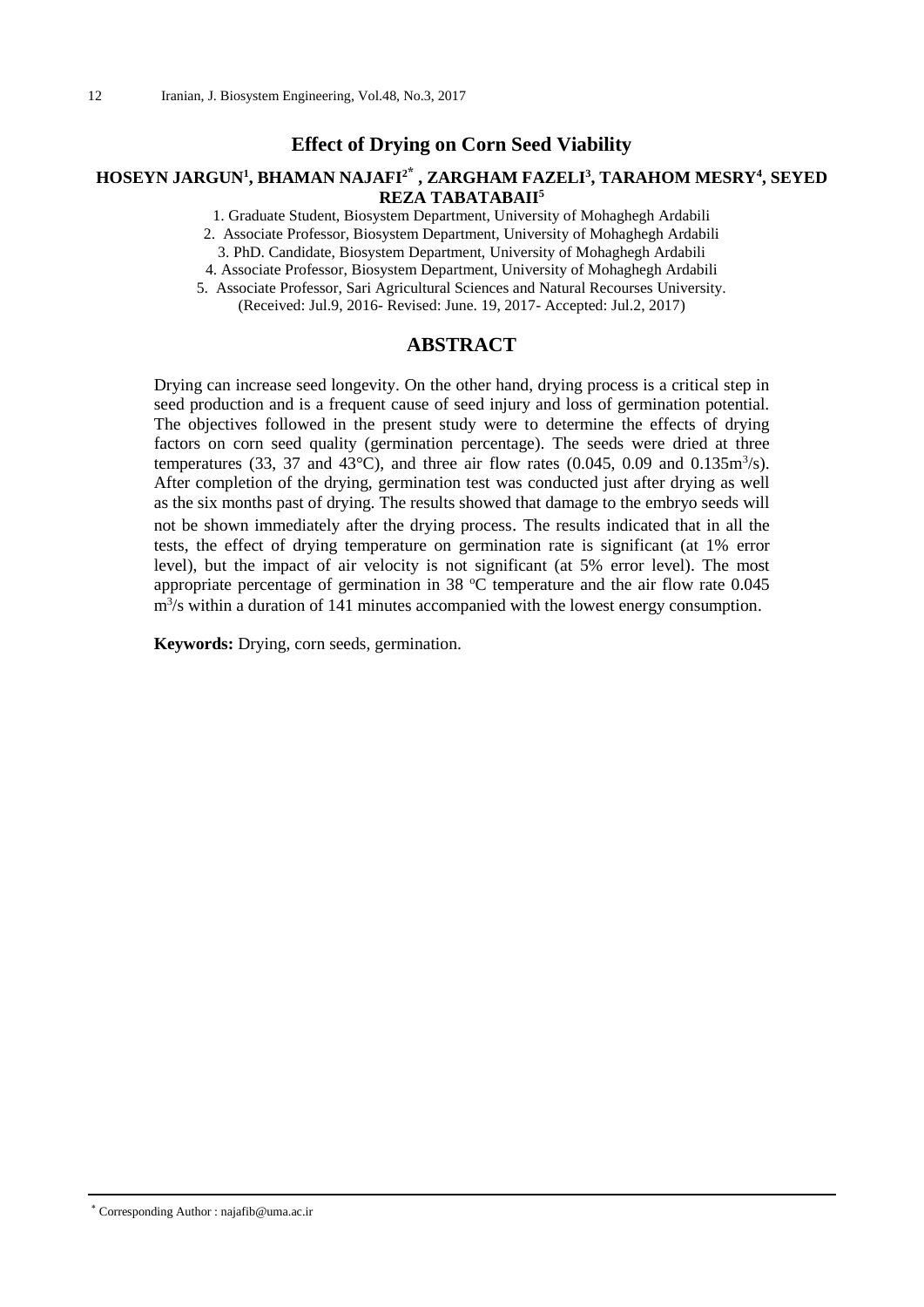#### **Design and Development of a Portable Sprayer launched on date Tree Crown**

# **MOAZZAMEH MOHSENI MAHANI<sup>1</sup> , MOHSEN SHAMSI<sup>2</sup>\* , HOSSEIN MAGHSOUDI<sup>3</sup>**

1. Graduate Student, Department of Mechanical Engineering of Biosystems, College of Agriculture, Shahid Bahonar University of Kerman. Kerman

2. Associate Professor, Department of Mechanical Engineering of Biosystems, College of

Agriculture, Shahid Bahonar University of Kerman. Kerman

3. Assistant Professor, Department of Mechanical Engineering of Biosystems, College of Agriculture, Shahid Bahonar University of Kerman. Kerman

(Received: Feb.2,2016 – Revised: June. 24, 2016- Accepted: Jul.16,2017)

### **ABSTRACT**

*Ommatissus binotatus* is the most dangerous insect in Bam area that attacks the date palm trees causing the date growers seriously suffer from the losses it exerts to the crop yield every year. The ground and air spraying methods are not effective and each has their own weaknesses. The proposed method is spaying the tree from a height of one meter over the crown by a small sprayer on the tree. The sprayer is triggered by means of a remote control system. The sprayer was made and tested throughout this research work. The sprayer was tested for droplet size and spraying pattern by means of two micro jet nozzles. The data were collected for three pressure levels and three distances from the sprayer within three replications. The droplet size distribution was reflected through water sensitive papers. The data were analyzed by means of Image 1.38 X , Minitab and SAS software. The results revealed that the sprayer equipped with the mini sprinkler micro jet nozzle produces a uniform spring pattern together with uniform droplet sizes at all pressure levels. The sprayer is also a promising device for a sensor networking program.

Keywords: *Ommatissus binotatus*, remote control, spraying pattern, micro jet, nozzle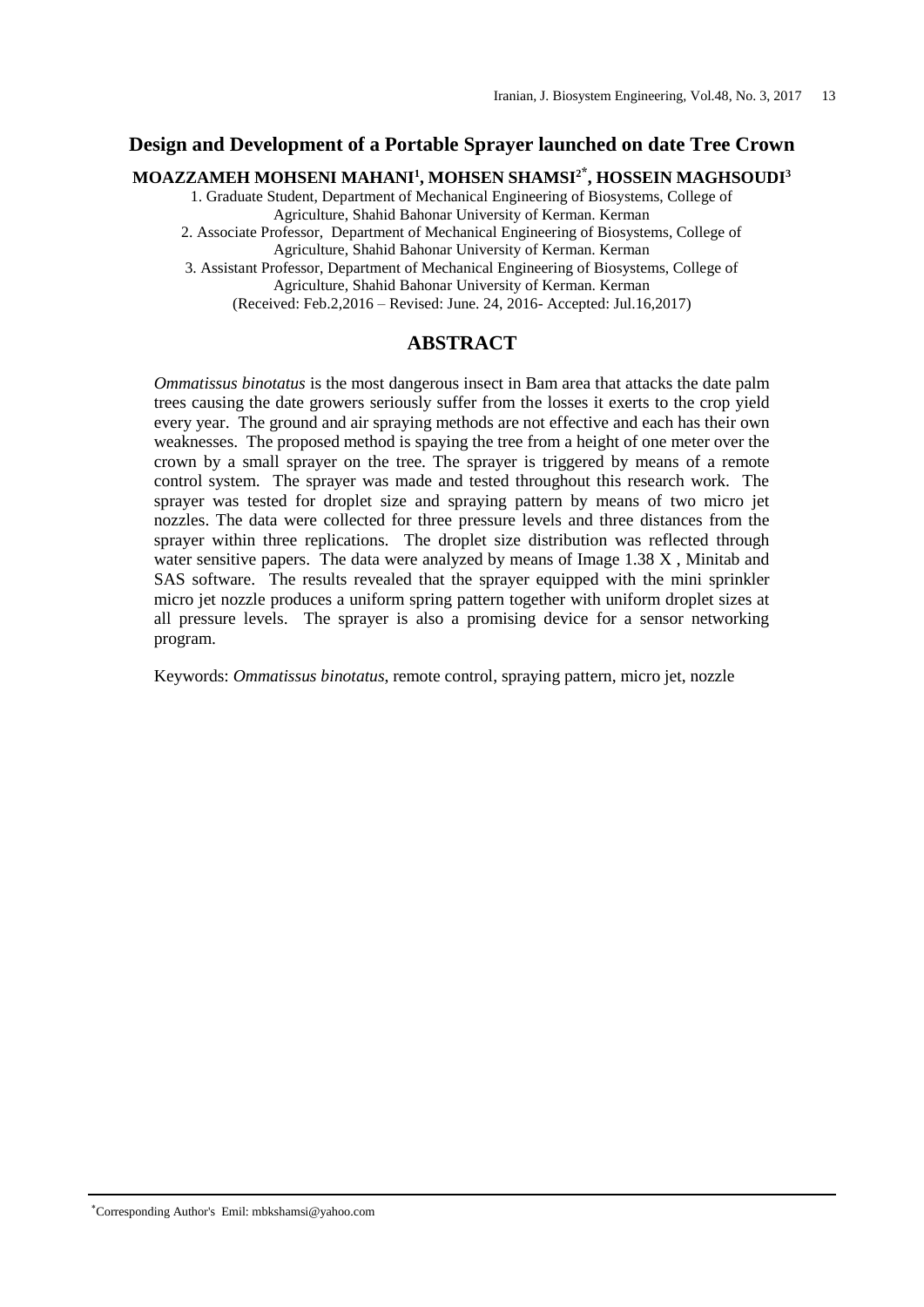# **Assessment of the Energy Flow and Environmental Impacts of Greenhouse Production of Medicinal Plants Considering Life Cycle Assessment Approach- Case study of Aloe vera**

#### **MAJID KHANALI<sup>1</sup>**\* **, HOMA HOSSEINZADEH BANDBAFHA<sup>2</sup>**

1. Assistant Professor, Department of Agricultural Engineering, Faculty of Engineering and Technology, College of Agriculture and Natural Resources, Tehran University 2. PhD Candidate, Department of Agricultural Engineering, Faculty of Engineering and Technology, College of Agriculture and Natural Resources, Tehran University (Received: May.23, 2017- Revised: July. 13, 2017- Accepted: July. 19, 2017)

### **ABSTRACT**

Throughout the present study the production of greenhouse Aloe vera leaves in Khorasan Razavi province was evaluated and analyzed in terms of energy consumption pattern and as well environmental consequences due to the use of agricultural inputs. As indicated by the results, total energy consumption in production of Aloe vera leaves was evaluated as 102825.19 MJ ton<sup>-1</sup>. The results of energy analysis showed that the heat supply and greenhouse structures took more than 90 percent of total energy consumption. Based on the results of life cycle assessment, the total amount of environmental impacts for greenhouse production of one ton of Aloe vera leaves was determined as 2331.26 pPt ton-<sup>1</sup>, in which the contributions of the input production outside the greenhouse and the input consumption inside the greenhouse amounted to  $1744.63$  and  $586.63$  pPt ton<sup>-1</sup>, respectively. The results revealed that the impact categories of human toxicity and marine aquatic ecotoxicity (with environmental impacts of  $621.043$  and  $608.538$  pPt ton<sup>-1</sup>, respectively), contributed the highest share to the total environmental impact.

**Keywords:** Aloe vera, Energy, Greenhouse, Life cycle assessment, Medicinal plants.